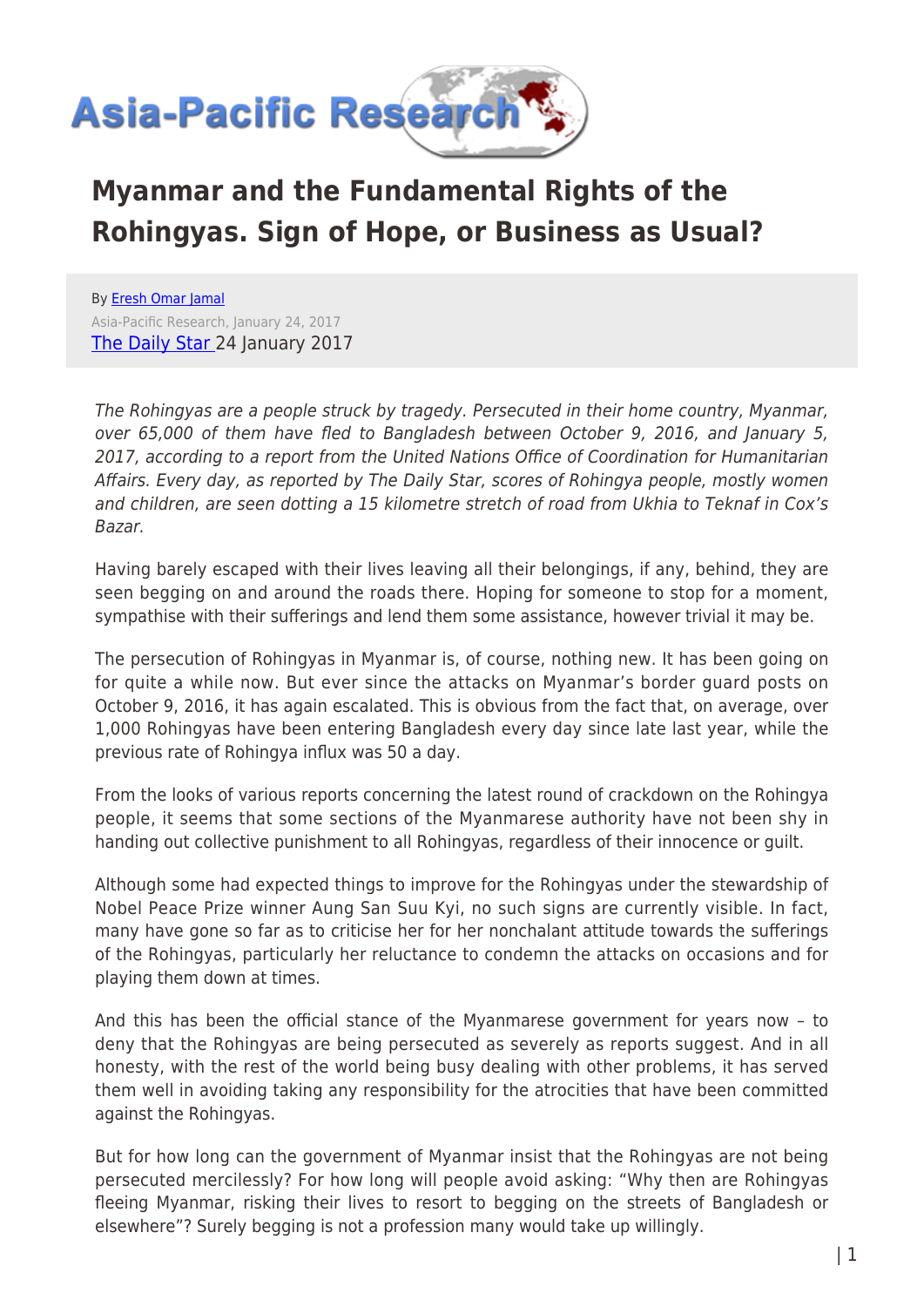Even the UN, which some believe, has played a less than impressive role in helping to find a solution to the Rohingya crisis, seems to have lost its patience with the Myanmar government. The UN Human Rights envoy to Myanmar, Yanghee Lee, for example, said at a news briefing in Yangon that the Myanmar government would "appear less and less credible" if it continues being defensive in response to the allegations of persistent human rights violations against Rohingyas (UN rights envoy: Myanmar losing credibility, Bangkok Post, January 21).

Furthermore, shifting from the UN's routine position, she said: "I must remind again that these attacks took place in the context of decades of systematic and institutionalised discrimination against the Rohingya population." Some strong words indeed, which, members of international observant groups have, unfortunately, failed to use with regards to the persecution of Rohingyas in the past.

With such strong words coming out even from within the ranks of the UN, is it a sign of hope for the Rohingyas? Will the international community finally take the matter as seriously as it should have all along? It will, of course, be unfair to include all nations under that umbrella. The Malaysian Prime Minister, for example, has already condemned the handling of Rohingyas by the Myanmarese government quite severely.

He has even gone so far as to push "the Organisation of the Islamic Cooperation (OIC), the world's largest Muslim intergovernmental organisation, to apply pressure on Myanmar to end the persecution and killing of ethnic Muslim Rohingyas in the country" (Myanmar urged to end persecution of Rohingya, Bangkok Post, January 19). Encouragingly, he said: "I believe I speak for all neighbouring countries when I say that we want to avoid a repeat of the 2015 'boat people' crisis", referring to the thousands of Rohingyas who fled Myanmar in boats for Malaysia, Indonesia and Thailand in 2015.

Finally, he urged on the whole of South Asia to unite in an attempt to resolve the crisis, warning that it may otherwise explode into something much bigger — such as increasing petty crimes, human trafficking and various forms of militancy — which will obviously harm the region as a whole. But for various geostrategic reasons, many leaders in South Asia have so far refused to condemn the government of Myanmar, despite the possible long term dangers its policies may pose to their respective countries.

But with the passing of time, it is becoming clearer by the day that things cannot be allowed to continue as usual. It is time for the other leaders of the region to realise that and heed the warning of the Malaysian Prime Minister and condemn the atrocities being committed against the Rohingyas.

Although one could take the comments made by the UN Human Rights envoy to Myanmar as an encouraging sign, what is needed is for the leaders of South Asia to solve the problem through dialogue before it gets much bigger and leads to many more atrocities than what has already been witnessed. It is a challenge which must be faced head on, rather than be criminally avoided, as it has been, despite the tragic consequences.

The original source of this article is **[The Daily Star](http://www.thedailystar.net/opinion/the-overton-window/sign-hope-or-business-usual-1350100)** Copyright © [Eresh Omar Jamal](https://www.asia-pacificresearch.com/author/eresh-omar-jamal), [The Daily Star ,](http://www.thedailystar.net/opinion/the-overton-window/sign-hope-or-business-usual-1350100) 2017